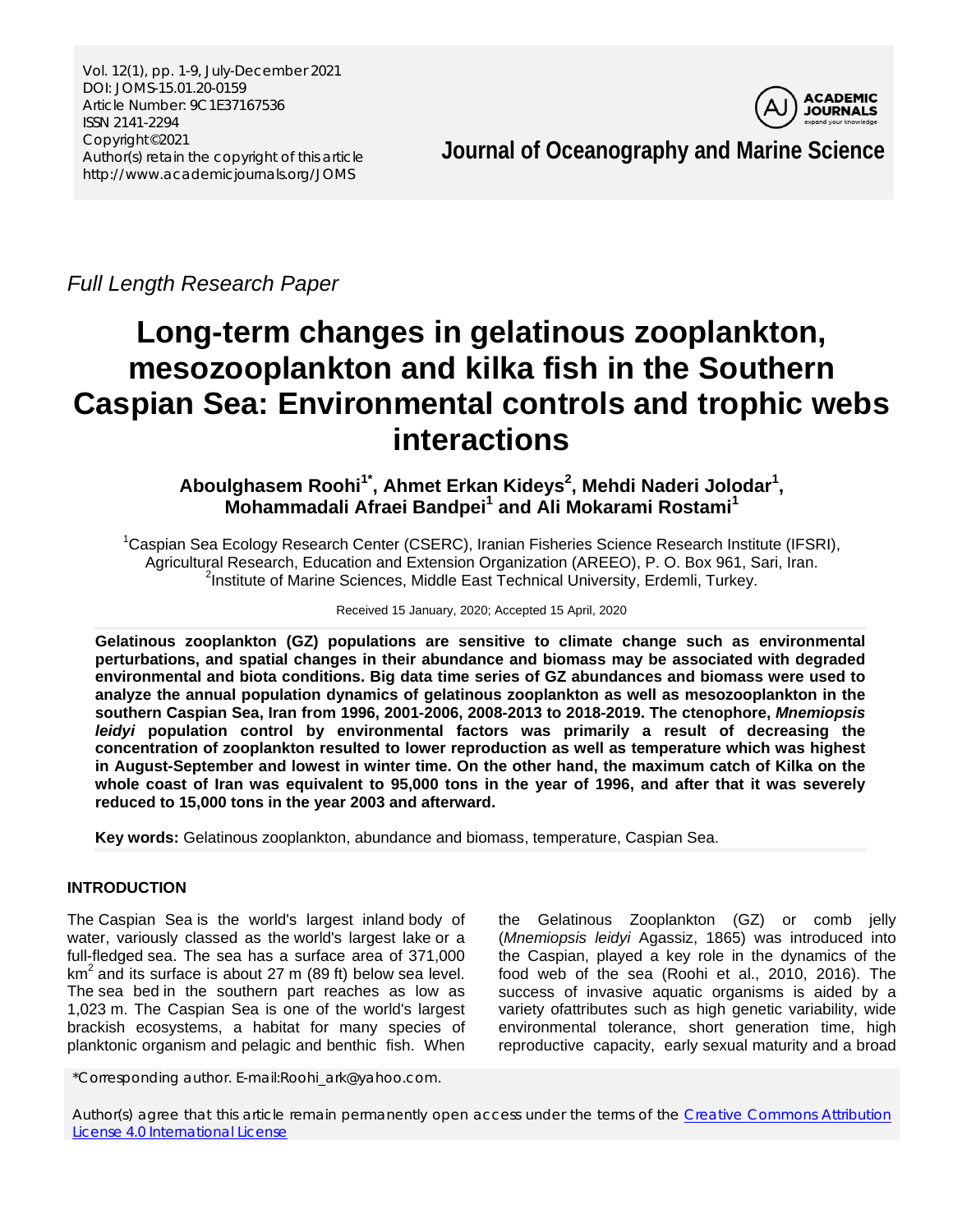diet. Normally, following some period of time after its introduction, invasive species show an exponential population increase and expansion. Eventually, the immigrant population may decline, for instance due to increased predation pressure, parasite infestation or loss of genetic vigour (Essink and Dekker, 2002; Neideman et al., 2003). Since the ctenophore feeds on a wide range of crustaceans, and exerts significant top-down control during blooming periods (GZ bloom) (Purcell et al., 1994, 2001; Purcell and Decker, 2005; Condon and Steinberg, 2008). In addition, it may also consume fish larvae and mussels that are important commercial and ecological species (Govoni and Olney, 1991; Bagheri et al., 2008).

The lack of long-term data on the response of aquatic systems to water-level and climatic changes is seen as an impediment to the assessment of the vulnerability and risks that large water-bodies face with respect to ongoing and future global changes. It is essential to understand the mechanisms driving these changes; but so far, they have remained rather unclear. Very few of the quaternary species establishing outside their natural range, negatively impacting local ecosystems, are of increasing global concern. Biological invasions can have large ecological and economic impacts (Butchart et al., 2010; Walsha et al., 2016), especially in aquatic systems (Sommer and Lewandowska, 2011) and species translocations are steadily increasing worldwide (Butchart et al., 2010; Seebens et al., 2017). Within the nonindigenous species that are moved around the world, only a minute fraction become invasive and form selfsustained populations (Mack et al., 2000; Williamson and Fitter, 1996). A long-standing issue in ecology has been to characterize potent invasive species (Baker, 1974; Tingley et al., 2016) through traits that promote invasion success (McKnight et al., 2017; Pysek et al., 2009). It is important problem as ecological, invasion of the marine systems by the gelatinous organism that distributed natural balance. Caspian Sea ecosystem has changed critical level by some causes such as marine pollution, eutrophication, climate change, overfishing, invasive gelatinous organisms (Roohi et al., 2008, 2010, 2013, 2016; Bagheri et al., 2008; Kideys and Moghim, 2003; Shiganova et al., 2003, 2004; Kideys et al., 2008; Ghabooliet al., 2013;Lattuada et al., 2019). Effect in the ecosystem of gelatinous organisms occurred especially with collapsed of Caspian Sea Kilka (*Clupeonella* spp.) stock and fishery production (Fazli, 2011). In the study, gelatinous zooplankton species, important for Caspian Sea, and its effects in the Caspian Sea ecosystem were presented.

## **MATERIALS AND METHODS**

GZ (*M. leidyi*) and mesozooplankton were collected by zooplankton net of 100 and 500 µm mesh from 2001-2006, 2008-2013 to 2018- 2019 where annual and inter-annual changes in population size and distribution of the ctenophore was compared with changing environmental conditions and zooplankton density fluctuations in

1996 in the southern Caspian Sea with 36-39**°**27-52**΄**N and 48- 53**°**22-57**΄**E (Roohi et al., 2008, 2010). The GZ samples and mesozooplankton (Postel et al., 2000) were gathered in vertical layers of 0-5, 0-10 and 10-20, 20-50 and 50-100 m. The body length of each ctenophores individual with lobes was measured onboard and the density of *M. leidyi* (per m<sup>3</sup>) was calculated from the net diameter and the tow depth. The ctenophores were sorted in length groups at 5 mm intervals up to 70 mm, to determine the abundance of different size groups. Length measurements were converted to weight/biomass (wet weight per  $m<sup>3</sup>$ ) using the equation (Roohi et al., 2008; W=0.0011 $\times$ L<sup>2.34</sup>; where W is wet weight of M. *leidyi* in mg and L is the length in mm. Identification of mesozooplankton was established based on Boltovskoy (2000), Kuticova (1970), Manolova (1964) and Birshtein et al. (1968) and sample counts were performed according to the method of Postel et al. (2000).

# **RESULTS**

There were considerable annual changes in total GZ abundance and biomass, which the highest mean value of biovolume abundance were recorded in 2002 with  $463.0\pm101.8$  ind.m<sup>3</sup> while the maximum biomass were in 2001 of  $25.4.0\pm4.2$  g.m<sup>3</sup> with a sharp decreased after 2003 to 1/20 initial concentration in the southern Caspian Sea. The mean GZ abundance and biomass also showed a constant concentration decreased reach to 32-42 ind.m<sup>3</sup> and 2-2.5 g.m<sup>3</sup> in 2018-2019 (Figure 1).Size frequency structure of GZ showed population of less than 5 mm was consisted of 75.3%, 6-15 mm of 18.8% and the ctenophore with >16 mm comprised approximately 5.8%, the GZ maximum size was recorded of 70 mm in October 2001 (Figure 2).

Comparison of monthly changes in mean Total GZ abundance, mesozooplankton and water temperature of long time data showed that GZ highest abundance was in August-September of  $349.2 \pm 72.7$  ind.m<sup>3</sup> and the lowest in winter time, while the lowest mesozooplankton abundance was recorded in August-September with 179- 210 ind.m<sup>3</sup> with highest in winter time with a range of1000-1400  $ind.m<sup>3</sup>$ . These long-term changes in biovolume were correlated with changes in environmental conditions. There was a negative correlation between the total GZ abundance and mesozooplankton in which the analysis of water temperature showed a significant positive relationship with temperature. Therefore with increasing water temperature in summer, total GZ abundance increased rapidly, it is associated with the decrease of mesozooplankton abundance with the highest water temperature in summer at 25-30 °C and the lowest at 8-10°C (Figure 3).

Long time data comparison of GZ and mesozooplankton biomasses showed 10 folds decreased of plankton after its invasion in 2001 (from 22.2±0.8 mg.m<sup>3</sup> in 1996 to 2.7 $\pm$ 0.2 mg.m<sup>3</sup> in the early 2000s, respectively (Figure 4). Evaluation of mesozooplankton copepods data during the years 2001-2006, 2008-2013 and 2018-2019, comparison with the year of 1996 (consisted 60% of mesozooplankton) showed a sharp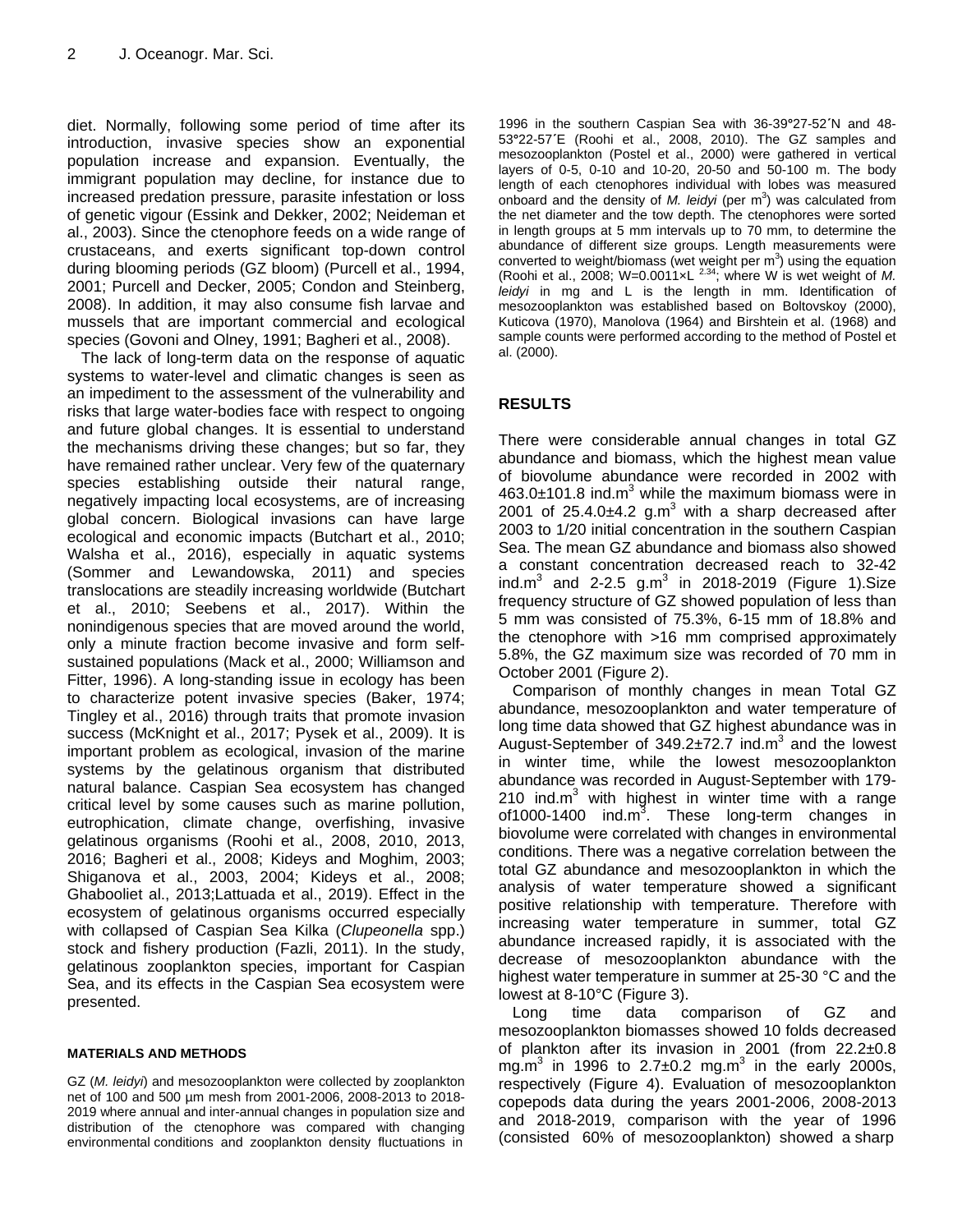

**Figure 1.** Long-term annual mean GZ abundance and biomass changes distribution in the southern Caspian Sea during the years of 2001-2006, in 2008-2013 and 2018-2019.



**Figure 2.** Frequency percentage (%) contributions of different size ranges of GZ to the total abundance in the southern Caspian Sea from 2001-2006, 2008-2013 and 2018-2019.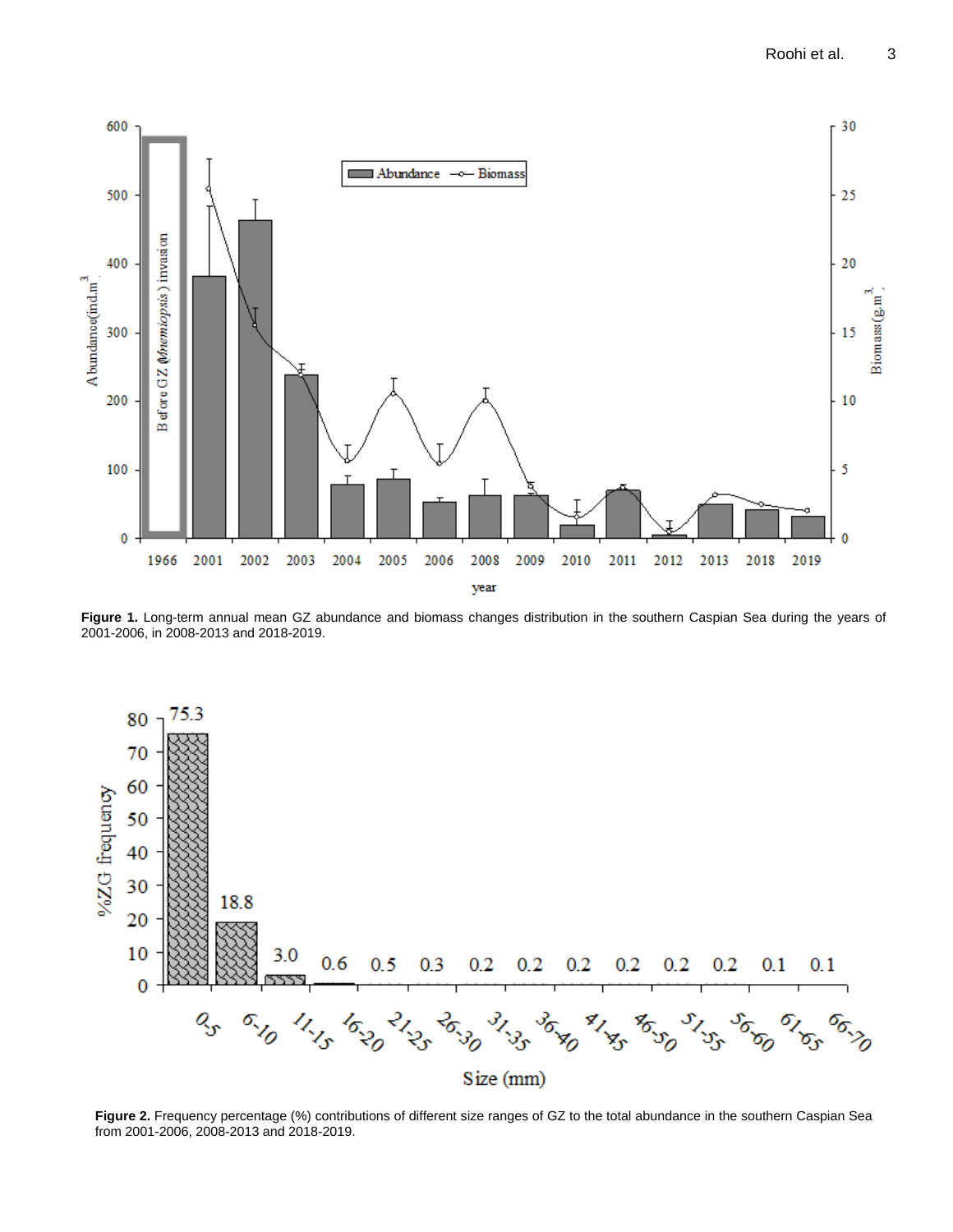

**Figure 3.** Comparison of monthly abundance of total GZ, mesozooplankton and water temperature in the southern Caspian Sea.



**Figure 4.** Comparison of GZ and mesozooplankton biomasses from 2001-2006, 2008-13 and 2018-2019 in the Caspian Sea.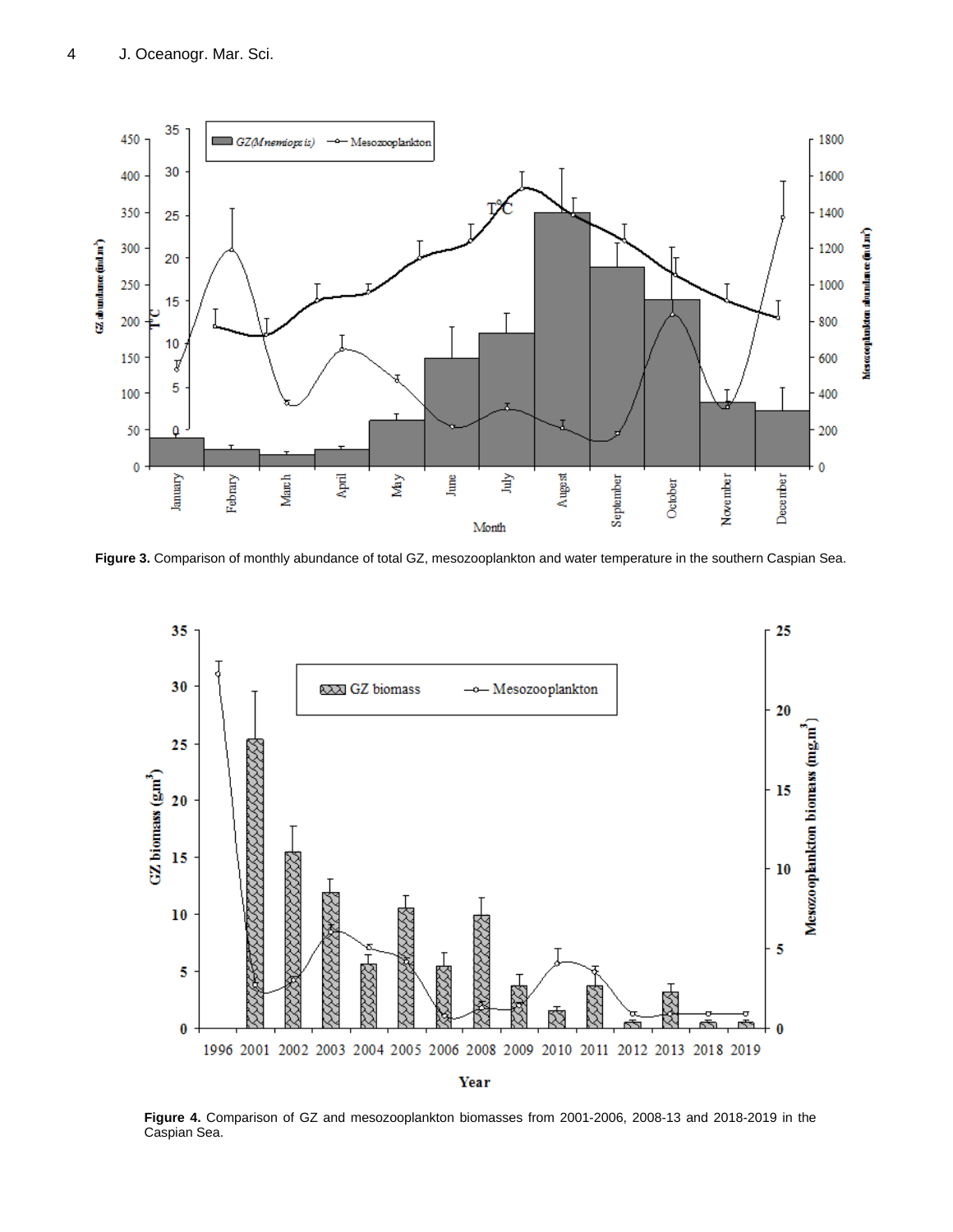

**Figure 5.** Abundance copepod Calanoida fluctuation during the years of 2001-2006, in 2008-2013 and 2018-2019 and comparison with 1996 in the southern sea.

decreased in Copepoda species which identified as *Acartia tonsa*, *Calanipeda aquaedulcis*, *Eurytemora grimmi*, *Limnocalanus grimaldii*, *Halicyclops sarsi*, and *Ectinosoma concinnum* lived prior to GZ invasion in the southern Caspian Sea, remaining only three species of *A. tonsa* (consisted 90% of mesozooplankton), *H. sarsi* and *E. concinnum* after invasion (Figure 5).

On the other hand, comparing the Kilka catch in 1996 with 2001-2019 showed a maximum in 1996 with 95000 tons and after that it decreased dramatically, reaching 15000 tons in 2001 so far in the southern Caspian Sea. There are three species of Kilka in which Anchovy *Clupeonellaen grauliformis* was catch maximum in 1996 and 2001; Common *Clupeonella cultriventris* was consisted second at the same time while Big-eye *Clupeonella grimii* was lowest in the southern Caspian. After the GZ invasion Anchovy accounted for more than half of the catches with 69.5 and 50.5 tons in 2002-2003, respectively.

But at one point in 2004, it reached nearly half of last year, and then went down strongly, with only 3.5% of total catch in 2008 afterwards. In other words, the catch of Anchovy Kilka sharply decreased from 67450 in 1996 to 791 tons in 2008 so far. As a whole an average of about 21,000 tons of the three species of Kilka were catch from 2004 to 2019 (Figure 6A). Also, with the arrival of the GZ into the Caspian Sea in 2001, mesozooplankton biomass drastically reduced the food available to Kilka fish (Figure 6B).

## **DISCUSSION**

The Caspian Sea is a unique ecosystem that has not connected to the oceans but has more or less all the characteristics of the seas. In this sea, an invasive comb jelly *M. leidyi* was introduced through the ballast water in 1998 (Esmaili et al., 1999). This species posed a serious threat to the Caspian Sea because of its planktonic diet as a competitor to pelagic aquatic animals. Due to the destructive effect of GZ on some planktonic organisms such as mesozooplankton, in recent years, their population has decreased. The comb jelly is a predatory animal that feeds significantly on mesozooplankton and thus became a large impact on the ecosystem and its extent depends on the abundance of nutrients and suitable environmental conditions (Reeve et al., 1978). Among the factors that led to the formation of large GZ colonies early in any new ecosystem, there is an omnivorous diet system as well as a smaller reproductive life cycle with high fertility (Bij de Vaate et al., 2002; Roohi et al., 2010; Finenko et al., 2006).

Data of GZ in 2001-2019 showed the maximum population during the early entry of invasion into the Caspian Sea in the years 2001-2002 between 380-463 ind. $m<sup>3</sup>$  and since the GZ biomass has been decreasing and increasing intermittently since years 2002-06 and the trend has been declining steadily since the years 2008- 2013 (Figure 1). Combined with the decline of the mesozooplankton community and the release of nutrients,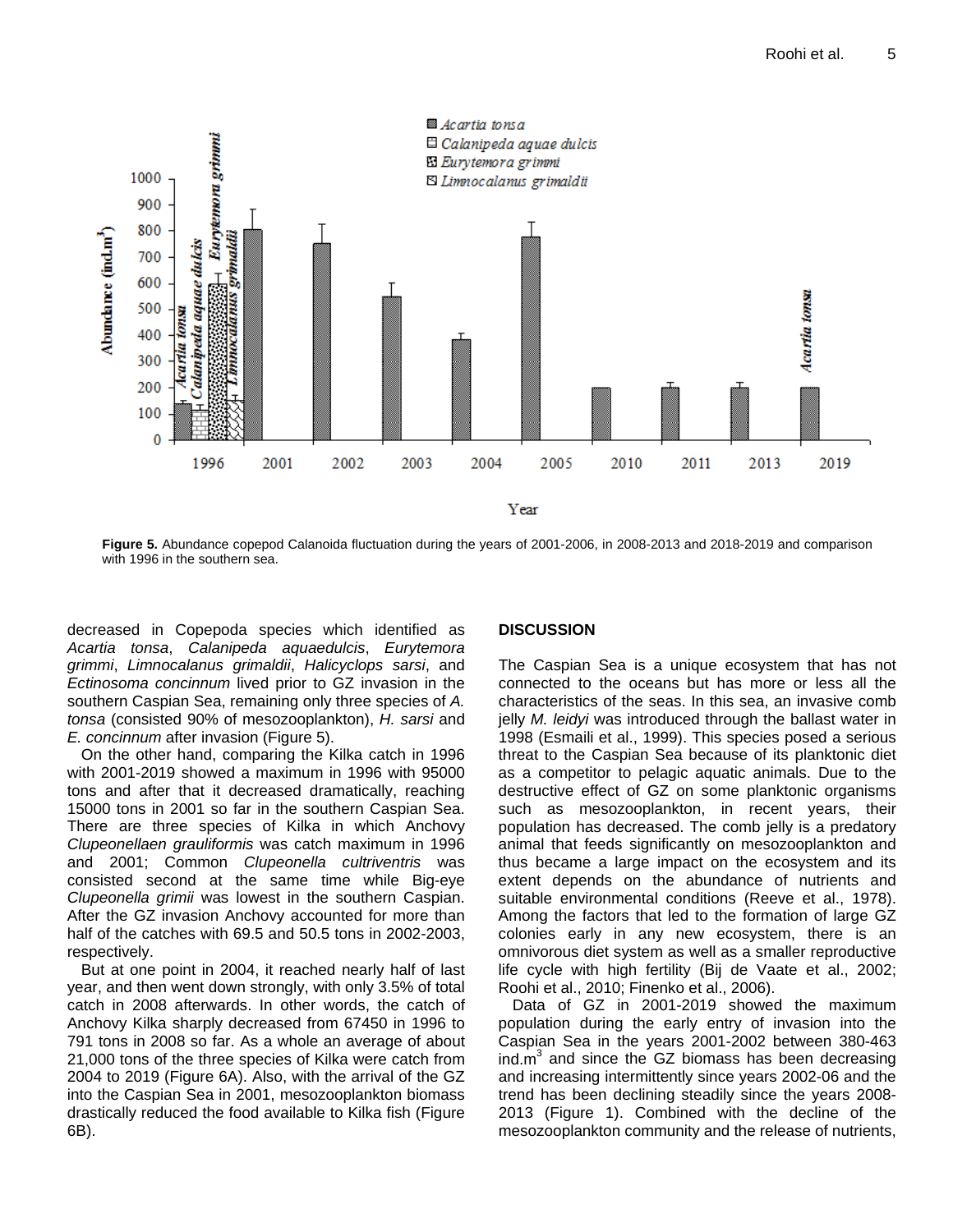

**Figure 6.** Comparison of (A) three species of Kilka catch (B) GZ and mesozooplankton biomass in 1996 and the years 2001-2019 in the southern Caspian Sea.

GZ cause many changes in the southern Caspian ecosystem (Roohi et al., 2010). The abundance and biomass of mesozooplankton were decreased from 4143 ind.m<sup>3</sup> and 22.2 mg.m<sup>3</sup> in 1996 to 600-800 in.m<sup>3</sup> and 0.2-2.6 mg.m<sup>3</sup>, in early 80s respectively (Figure 4). In addition, in terms of species diversity, mesozooplankton

had a variation coefficient of 58.3% declined (Roohi et al., 2008;Bagheri et al., 2013).

Although *M. leidyi* abundance decreased in the southern Caspian Sea after 2003, due to its competitive advantage, global warming, no limiting factor in susceptibility to overfishing, the low Caspian biodiversity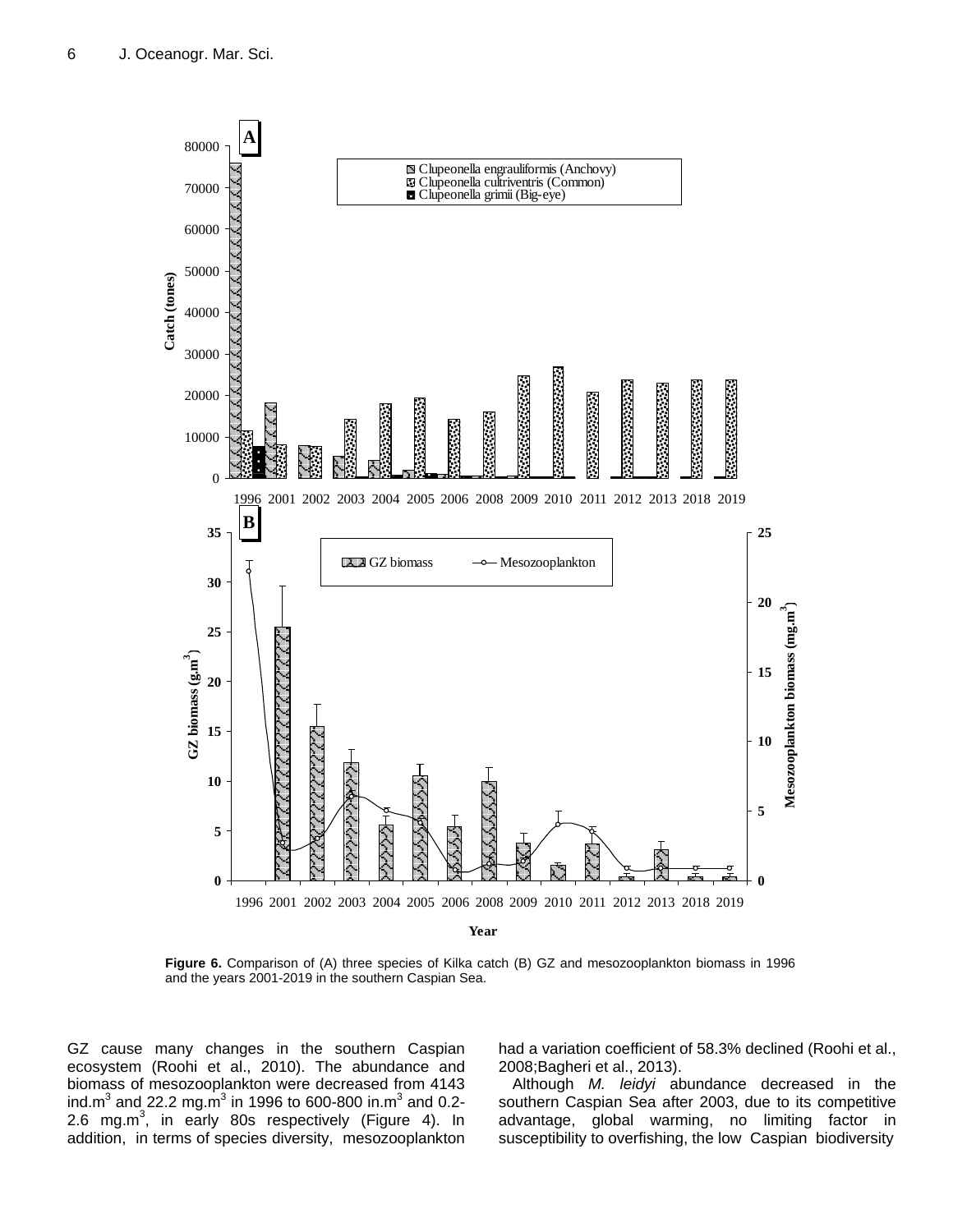but its abundance remains effective over the years to come. One of the factors that led to the rapid population and rapid expansion of the comb jelly even in the early invasion in the Black Sea was the absence of a controlling predator such as *Beroeovata* as a specialized predator, which is also true in the Caspian Sea (Shiganova et al., 2003, 2004; Roohi et al., 2008).

On the other hand, length frequency of the GZ showed three life stages; larval (Cydipid) with less than 5 mm, transition stage between 10-15 mm and finally adult stage exceeds 15 mm in size in order to complete its life cycle (Salihoglu et al., 2011). At the present study, the percentage of GZ length frequency with less than 5 mm (larval stage) was 56-93%, transitional stage 5-22% and only 2% of adult population with the largest size of 70 mm (Figure2). However, the GZ life cycle in the Caspian Sea is such a way that the creatures that were survived in winter begin to spring up in the spring and in summer with adequate water temperatures (25-30°C) and food supply (especially Copepods and Cladocera mesozooplankton) are rapidly proliferating, and because of this, it was found small groups of these GZ in these seasons that will continue until mid-autumn. Then, in winter, the abundance decreases again with the decrease in water temperature (8-15°C) (Figure3). It seems the reasons for the decline of the GZ population in the Caspian Sea is due to reduced of species diversity and the shortage of edible mesozooplankton (Figures 4 and 5). Therefore, the long-term zooplankton data in the southern Caspian showed that zooplankton species diversity decreased from 36 species in 1996 to 15 species after the GZ invasion. Since before the GZ invasion into the Caspian Sea, there were three suborders of Calanoida, Harpacticoida and Cyclopoida (Copepods), with two species *Eurytemora minor* and *Acartiatonsa* forming the dominant population of suborder Calanoida in 1996 (Roohi et al., 2010), while after the invasion only *Acartiatonsa* became the dominant mesozooplankton consisted of 90% mesozooplankton abundance and biomass.

The major pelagic fish in the southern Caspian Sea are the Kilka fish, which have three species of Anchovy, *Clupeonellaen grauliformis*, Big eye, *C. grimmi* and Common *C. cultriventris* that play very important role in total catch and feeding other aquatic species such as sturgeon and *Pusacaspica* of the Caspian Sea. During the 1960s and 1970s, the Kilka catch was reported to be over 300,000 and the amount of anchovy Kilka consumption was reported to be around 400,000 (Fazli, 2011). In Iran during the 1980s, the Kilka catch, including Kilka Anchovies, was widespread. Due to the importance of this fish in the feeding of Caspian animals and its economy importance for the people of the Caspian Sea, extensive studies have been done in Iran. The results showed that in commercial fishing of Iranian waters in three ports of Amirabad, Babolsar and Anzali before the GZ invasion, all three species of Kilka were observed

(Fazli et al., 2007a). The long- term data showed that the abundance of Anchovy Kilka in 2002 and 2003 was more than half of the catch with 69.5 and 50.5, respectively. But at one point in 2004, it reached nearly half of last year, and then went down strongly, with only 3.5% of total catch in 2016. Concurrent with the overfishing, the Caspian Sea's ecosystem has changed due to the *M.leidyi* invasion, and due to the food competition of this non-native species with Kilka Anchovy, the fish stocks of Kilka have declined sharply, while the Anchovy decreased from 67450 tons in 1999 to 791 tons in 2016 (Figure 6A).

In recent years, Caspian Sea water levels have risen and fall and the distribution of the three Kilka species has changed, making the situation unsuitable for Anchovy species. In addition, the shock to the Caspian Sea ecosystem with the GZ invasion and affecting the food chain linkages, changes in meso- and macroplankton in the southern Caspian Sea (Bagheri et al., 2008) and subsequent depletion of zooplankton reserves. Specifically, *Eurytemora minor* (which supplied the main food of Kilka Anchovy) and its replacement with *Acartia tonsa* (Figure 5) caused severe destruction of the two main species of Kilka anchovy and big eye. On the other hand, the maximum catch of Kilka on the whole coast of Iran was equivalent to 95,000 tons in the year 1996, and after that it was severely reduced to 15,000 tons in the year 2003 and afterward. The decrease in the main species of Kilka catch, especially at offshore, has led to the change of fishing position and its shift to coastal areas with the predominant catch being the common Kilka species. From 2004 to 2013, an average of 21800 tons of the three Kilka species have been caught, and the catch and stocks of the Kilka species have been hunted due to the combined effects of fishing activities and the removal of access to zooplankton species such as *Limnocalanus grimaldii*. The GZ feeding has been reduced and degraded, but the catch and reserves of the common Kilka species have been favorable over the same period, and even increase because the common Kilka has a wider nutritional range than the other two Kilka species (Karpyuk et al., 2004). It was mentioned above that the dominant Caspian zooplankton (especially in the inshore) was *Acartia tonsa* constitute the habitat can provide the right nutrition for the fish. Common Kilka seems to be more dependent on this species, given the decline in the abundance of other zooplankton species, and is probably one of the major preys for this species (Roohi et al., 2013; Karpyuk et al., 2004). The result seems to be a decrease in GZ population in the southern Caspian compared to the early years of its invasion due to a decrease in edible zooplankton. The high pressure of GZ on the zooplankton, especially the copepods, has led to the inadequate nutrition of the pelagic animals, resulting a decline in fertility and reproduction. On the other hand, despite the specific and fragile conditions of the Caspian Sea due to the introduction of various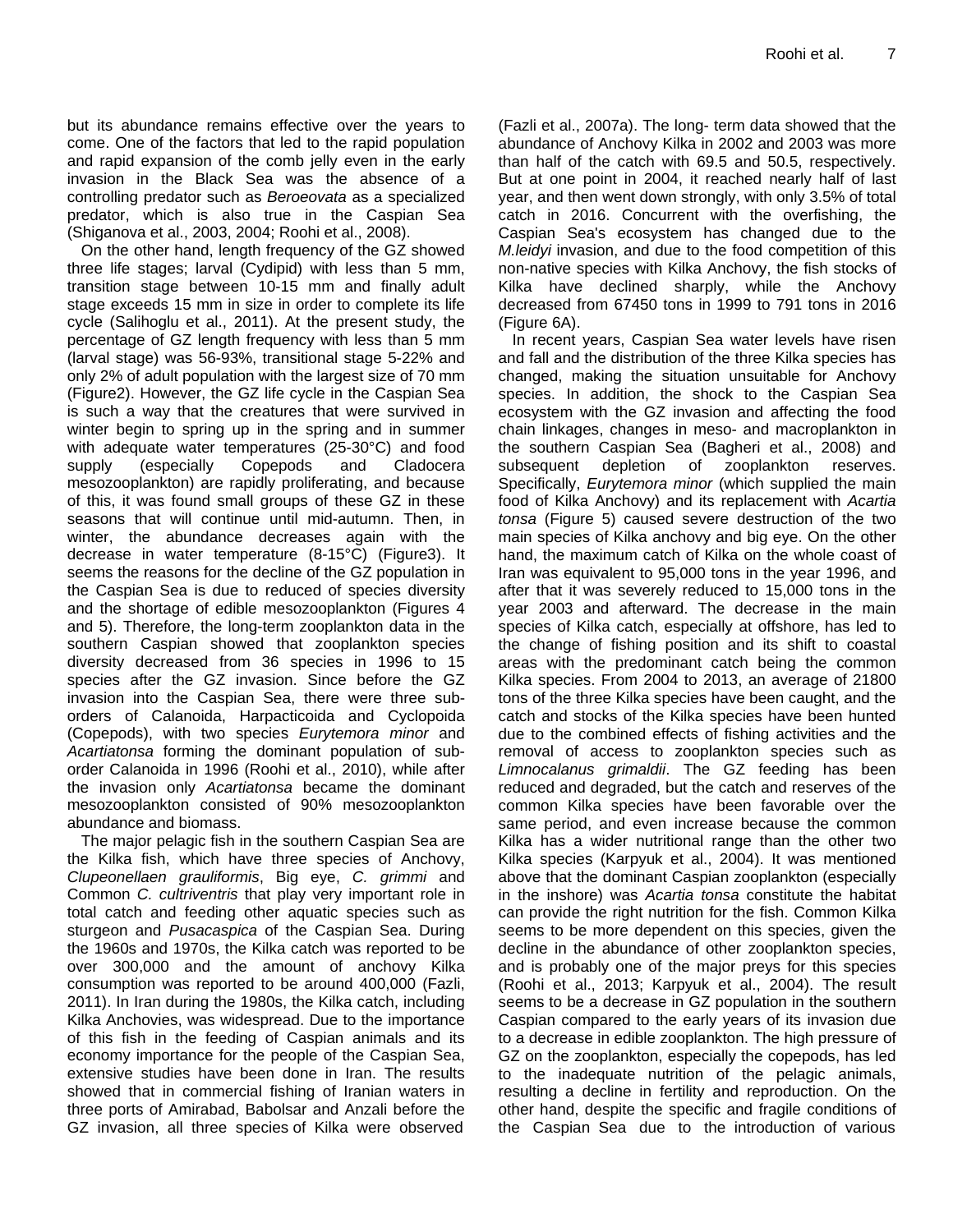contaminants, it seems unlikely that re-growth of plankton and consequently a return to a favorable nutritional period in the southern Caspian Sea unless *M. leidyi* remove the sea by the biological control with its specific predator *Beroe ovata*.

#### **CONFLICT OF INTERESTS**

The authors have not declared any conflict of interests.

#### **REFERENCES**

- Bagheri S, Mirzajani A, Makaremi M, Khanipour A (2008). Investigation of *Mnemiopsisleidyi* feeding from the Caspian Sea zooplankton, Iranian Scientific Fisheries Journal 3:35-46.
- Bagheri S, Sabkara J, Mirzajani A, Khodaparast H, Yosefzad E, SweeYeok F (2013). List of Zooplankton Taxa in the Caspian Sea Waters of Iran, Hindawi Publishing Corporation Journal of Marine Biology, http://dxdoiorg/101155/2013/134263., 1-7.
- Baker HG (1974). The evolution of weeds. Annual Review of Ecology and Systematics 5:1–24.
- Bij de Vaate A, Jazdzewski K, Ketelaars H, Gollasch S, Van der Velde<br>G (2002), Geographical patterns in range extension of Geographical patterns in range extension of macroinvertebrate Ponto-Caspian species in Europe. Canadian Journal of Fisheries and Aquatic Sciences 59:1159-1174.
- Birshtein YA, Vinogradov LG, Kondakova NN, Koun MS, Astakhva TV, Ramanova NN (1968). Atlas of invertebrates in the Caspian SeaMosko (in Russian).
- Boltovskoy D (2000). South Atlantic zooplankton Netherlands: Backhuys publisher, 1705 pp. (in Russian).
- Butchart SHM, Walpole M, Collen B, van Strien A, Scharlemann JPW (2010). Global biodiversity: Indicators of Recent Declines. Science 328:1164-1168
- Condon RH, Steinberg DK (2008). Development, biological regulation, and fate of ctenophore blooms in the York River estuary, Chesapeake Bay. Marine Ecology Progress Series 369:153-168.
- Esmaili Sari A, Khodabandeh P, Abtahi B, SeifAbadi J, Ershad H (1999). Observational report of the first case of Caspian comb jelly Journal of Environmental Science and Technology, 1(3):63-68.
- Essink K, Dekker R (2002). General patterns in invasion ecology tested in the Dutch Wadden Sea: the case of a brackish-marine Polychaetous worm. Biological Invasions 4:359-368.
- Fazli H (2011). Some environmental factors effects on species composition, catch and CPUE of Kilkas in the Caspian Sea International Journal of Natural Resources and Marine Sciences, 1:75-82.
- Fazli H, Zhang CI, Hay DE, Lee CW, Janbaz AA, Borani A (2007a). Population Dynamics and Stock Assessment of commonKilka (Clupeonellacultriventriscaspia) in the Caspian Sea. Iranian Journal of Fisheries Sciences 7(1):47-70.
- Finenko G, Kideys AE, Anensky B, Shiganova T, Roohi A, Roushantabari M, Rostami H, Bagheri S (2006). Invasive ctenophore *Mnemiopsisleidyi* in the Caspian Sea feeding, respiration, reproduction and predatory impact on the Zooplankton community. Mar Ecology Program Service 314:171-185.
- Sommer U, Lewandowska V (2011). "Climate change and the phytoplankton spring bloom: warming and overwintering zooplankton have similar effects on phytoplankton. Global Change Biology 17(1):154-162.
- Ghabooli S, Shiganova T, Briski E, Piraino S, Fuentes V, Thibault-Botha D, Angel DL, Cristescu ME, MacIsaac HJ (2013). Invasion Pathway of the Ctenophore Mnemiopsisleidyi in the Mediterranean Sea, PLoS ONE 8(11):e81067.
- Govoni JJ, Olney JE (1991). Potential predation on fish eggs by the lobate ctenophore *Mnemiopsisleidyi* within and outside the Chesapeake Bay plume. Fishery Bulletin 89:181-186.

Karpyuk MI, Katunin DN, Abdusamadov AS, Vorobyeva AA,

- LartsevaLV, Sokolski AF, Kamakin AM, Resnyanski VV, Abdulmedjidov A (2004). Results of research into *Mnemiopsisleidyi* impact on the Caspian Sea ecosystem and development of biotechnical principles of possible introduction of *Beroeovata*for biological control of *Mnemiopsis* population First Regional Technical Meeting, February 22-23, 2004 Tehran 2004; pp. 44-64 http://wwwcaspianenvironmentorg
- Kideys AE, Roohi A, Eker-Develi E, Melin F, Beare D (2008). Increased chlorophyll levels in the southern Caspian Sea following an invasion of jellyfish. Research Letter Ecology, pp. 1–5.
- Kideys AE, Moghim M (2003). Distribution of the alien ctenophore Mnemiopsisleidyi in the Caspian Sea in August 2001 Marine Biology, 142:163-171.
- Kuticova LA (1970). RotatoriaMosco : Leningrad 744 P (in Russian).
- Lattuada M, Albrecht C, Wilke T (2019). Differential impact of anthropogenic pressures on Caspian Sea ecoregions, Marine Pollution Bulletin, journal homepage[: www.elseviercom,](http://www.elseviercom/) 26-32.
- Mack RN, Simberloff D, Lonsdale WM, Evans H, Clout M , Bazzaz FA (2000). Biotic invasions, causes, epidemiology, global consequences, and control. Ecological Applications 10:689-710.
- Manolova EQ (1964). CladoceraMosco :Leningrad P:326 (in Russian).
- McKnight E, Garcia-Berthou E, Srean P, Rius M (2017). Global metaanalysis of native and nonindigenous trophic traits in aquatic ecosystems. Global Change Biology 23:1861-1870 https://doi org/101111/gcb13524.
- Neideman R, Wenngren J, Ólafsson E (2003). Competition between the introduced polychaeteMarenzelleriaspand the native amphipod Monoporeiaaffinis in Baltic soft bottoms. Marine Ecology Progress Series 264:49-55.
- Postel L, Fock H, Hagen W (2000). Biomass and abundance *In* RP Harris, PH Wieb, J Lenz, HR Skjoldal, M Huntley, eds ICES zooplankton methodology manual London: Academic Press, pp. 83- 174.
- Purcell P, Jennifer E, Decker MB (2005). Effects of climate on relative predation by scyphomedusae and ctenophores on copepods in Chesapeake Bay during 1987-2000. Limnology and Oceanography 50(1):376-387.
- Purcell P, Jennifer E, Jacques RW, Miachael RR (1994). Predation by gelatinous zooplankton and resource limitation as potential controls of Acartiatonsa copepod populations in Chesapeake Bay. Limnology and Oceanography 39(2):263-278.
- Purcell P, Jennifer E, Shiganova T, Decker MB, Houde ED (2001). The ctenophore Mnemiopsis in native and exotic habitats: US estuaries versus the Black Sea basin. Hydrobiologia 451(1/3):145-176.
- Pysek P, Jarosik V, Pergl J, Randall R, Chytry M, Kuhn I,Sadlo J (2009). The global invasion success of Central European plants is related to distribution characteristics in their native range and species traits. Diversity and Distributions 15:891-903.
- Reeve MR, Walter MA, Ikeda T (1978). Laboratory studies of ingestion and food utilization in lobate and tentaculate ctenophores. Limnology and Oceanography 23:740-751.
- Roohi A, Kideys A, Sajjadi A, Hashemian A, Pourgholam R, Fazli H, Ganjian Khanari A, Eker-Develi E (2010). Changes in biodiversity of phytoplankton, zooplankton, fishes and macrobenthos in the Southern Caspian Sea after the invasion of the ctenophore Mnemiopsis Leidyi. Biological Invasions 12:2343- 2361.
- Roohi A, Zulfigar Y, Kideys A, Aileen T, Ganjian A, Eker-Develi E (2008). Impact of a new invader ctenophore Mnemiopsis leidyi on the zooplankton of the southern Caspian Sea. Marine Ecology29(4):421- 434
- Roohi, A, Pourgholam R, Ganjian Khenari A, Kideys EA, Sajjadi A, Abdollahzade Kalantari R (2013). Factors Influencing the Invasion of the Alien Ctenophore *Mnemiopsisleidyi* Development in the Southern Caspian Sea, ECOPERSIA (International Journal of Natural Resources and Marine Sciences 1(3):299-313.
- Roohi, A, Rowshantabari M, NaderiJolodar M, Sajjadi A (2016). The Effect of the Ctenophore *Mnemiopsisleidyi*(Ctenophora: Lobata) on the Population Density and Species Composition of Mesoplankton in Inshore Waters of the Caspian Sea. Ecology and Evolutionary Biology 1(2):29-34.
- Salihoglu B, Fach BA, Oguz T (2011). Control mechanisms on the ctenophore Mnemiopsis population dynamics: A modeling study.